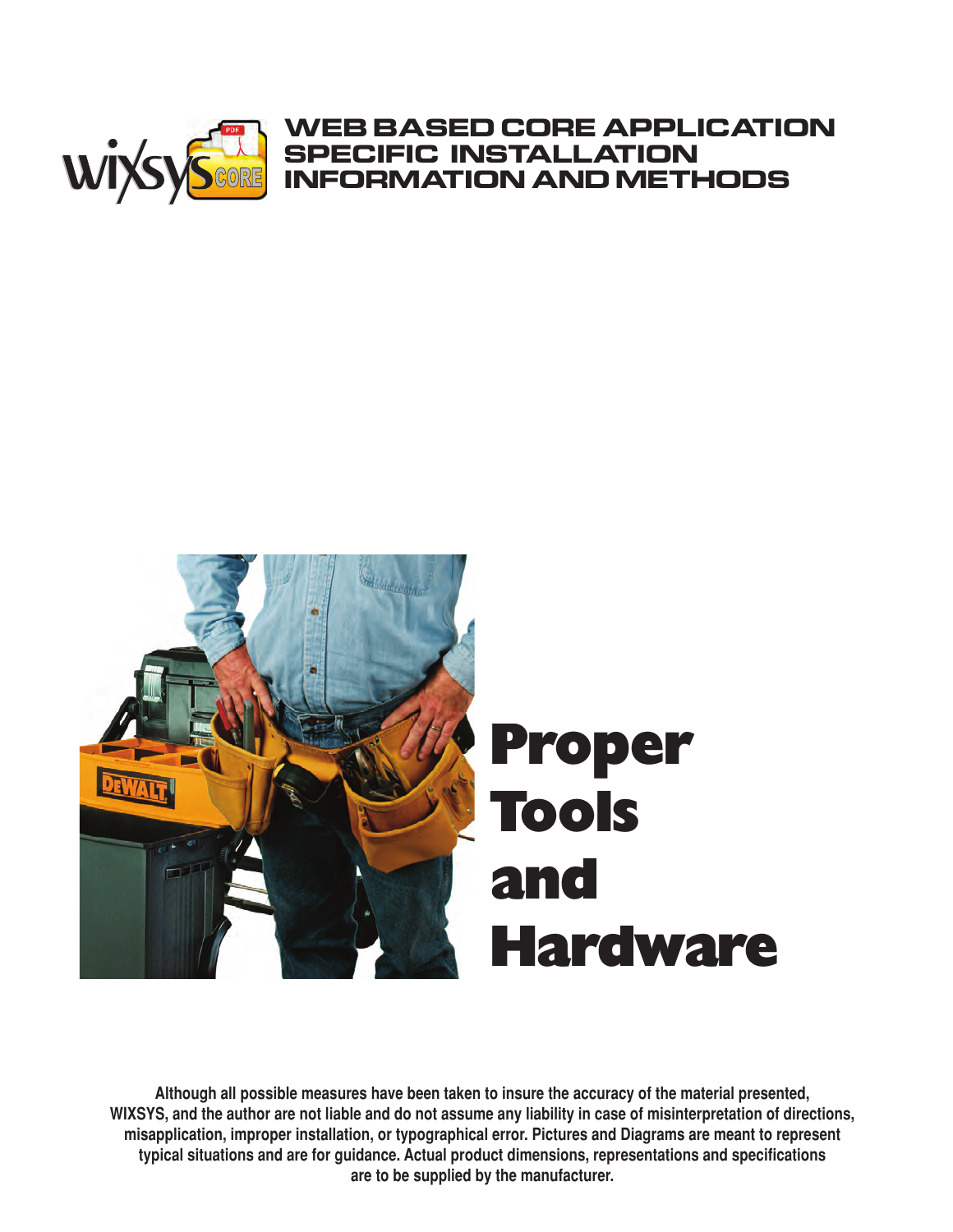## Tools

Good tools can make the precision job of installing windows easier and more successful. Included are many of the basic tools window and door installation would need, and a couple of useful tools that may not be necessary, but can simplify many of the complex tasks a window installer can face.

**1. CAULK GUN -**The caulk gun is a basic tool. What can help immensely is a caulk gun with an easy way to relieve the pressure once you reach the end of the bead, to avoid the over application and mess too much caulk can cause.

**2.CIRCULAR HAND SAW and RECIPROCAL SAW -**

Plug-in or battery operated, circular saws are great for cutting wood mucks, cutting back siding, and even cutting new trim. The reciprocal is the go-to saw to remove old frames from wood, aluminum and steel. Cuts buried nails keeping opening cleaner.

**3. DRILL AND DRILL BITS -** An electric, variable speed drill for drilling mounting holes; even into block, though a hammer drill would be better. Have a variety of drill bits, but as a rule of thumb, the diameter of the drill bit should be the same as the shaft of the screw. Variable speed allows the drill to be a power screwdriver.

**4. PLYERS AND SNIPS -** Pliers can help pry parting stops out of the jambs and header, and help remove staples holding aluminum or vinyl tracks in place from old sash windows. Locking pliers are a good addition to the tool box, as well. Tin snips help trim coil stock and cut sheet metal from behind old windows.

**5. HAMMER AND PRYBAR -** Though nails are seldom used except for finned or flanged windows, hammer claws can help remove old frames. The best bet is the prybar to get the leverage to remove old frames, and help pull the fin out from between the siding and wall when removing old aluminum windows.

#### **6. PAINTERS TOOL, SCRAPER AND BRUSH -**

The various cut-outs in a "Painters Tool" are extremely useful for removing old nails, prying out small window pieces, etc. Scrapers can clean the old frame, and a good brush is indispensable for cleaning the old tracks.

**7. RAZOR KNIFE -** Simple and indispensable, razor knives cut everything from wood trim, to insulation, flashing and even scoring coil stock for bending.

**8. BAR CLAMP -** Perfect tool to "lock" new window in place when it's been plumbed, leveled and squared until it has been anchored.

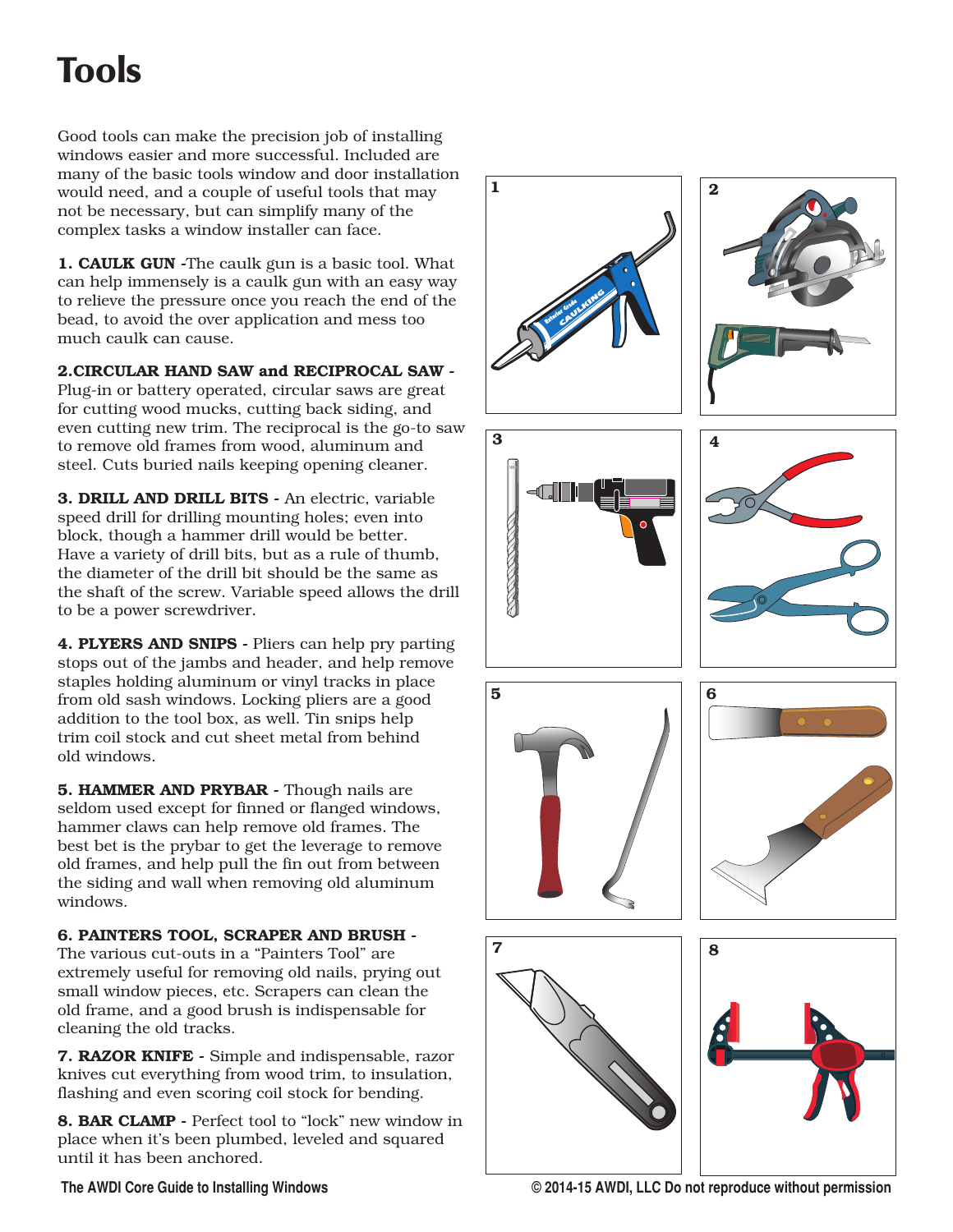**9. MEASURING TAPE** Everything needs to measured twice and cut once. Make sure you have a good one.

**10. BULB LEVEL AND PLUMB LINE -** Windows and Doors work best when they are plumb and square. A good bulb level makes sure your work is on the level. The "plumb bob" lets gravity make your work perpendicular.

**11. SCREWDRIVERS -** Philips head and flat head, in various lengths and sizes make installation and adjustment of the new window or door better.and offers 100% bug-free, and draft-free ventilation.

**12. OSCILLATING MULTI-TOOL -**Many top-end installers wouldn't be without their oscillating multi-function tool. Developed in Europe, it can cut glazing putty, clean out between frame and old glass for re-glazing. It can even cut flush into stucco to expose old windows in stucco walls with minimum damage, to enable better sealing of the new window.

## Hardware

While most tools necessary for window and door installation are brought by the installer, mounting hardware is often supplied with the windows themselves.

**13. SCREWS** whether self-shimming or regular, are the most often supplied accessory with the window or door. The important thing is that they be quality stainless steel There are different grades of stainless, and the last thing you want besides deteriorating anchors, is rust stains bleeding through wall board.

**14. JAMB CLIPS** are used with wood windows to avoid penetrating the jamb all the way through with a screw. These clips are screwed to the jamb, and then the tab is anchored to the rough opening and eventually covered with trim or other finish materials. For uPVC windows, clips are made to "snap-in" to a groove in the frame. "Simplex" style nails are useful for installing pvc windows with fins.

**15. SHIMS** are now being included with many windows and doors because of the importance of proper shimming. Each installer should have a ready supply of shims because each installation situation can be different and too few shims would not be advisable.

Other hardware may or may not be required, and/or supplied. Check with the brand you want to buy and/or install for their complete list.



**The AWDI Core Guide to Installing Windows © 2014-15 AWDI, LLC Do not reproduce without permission**